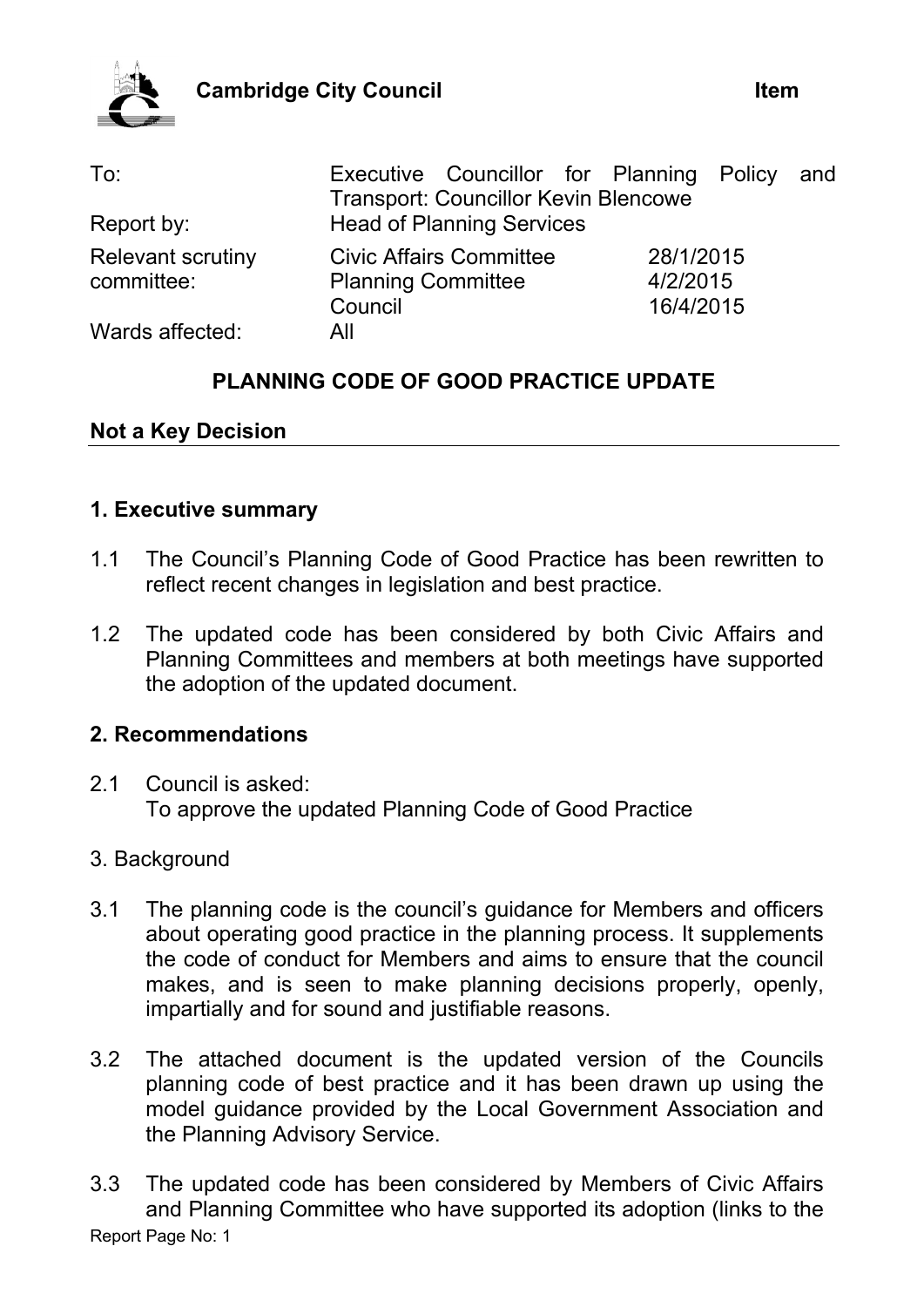minutes of those meetings and the record of discussion on these items is provided below). In summary the updated document was found to be helpful, providing clear guidance on issues such as predetermination which have changed since the last version of the code was adopted. Members asked that the document be subject to regular review in future. Civic Affairs Committee suggested a period of three years and Planning Committee then felt a period of two years would be more appropriate given the pace of change in the planning system at the moment. A two year period has therefore been highlighted in the final document and as an action in the planning service future work programme.

[http://democracy.cambridge.gov.uk/documents/g2490/Public%20reports%2](http://democracy.cambridge.gov.uk/documents/g2490/Public%20reports%20pack%2018th-Mar-2015%2018.00%20Civic%20Affairs.pdf?T=10) [0pack%2018th-Mar-2015%2018.00%20Civic%20Affairs.pdf?T=10](http://democracy.cambridge.gov.uk/documents/g2490/Public%20reports%20pack%2018th-Mar-2015%2018.00%20Civic%20Affairs.pdf?T=10)

[http://democracy.cambridge.gov.uk/documents/g2607/Printed%20minutes%](http://democracy.cambridge.gov.uk/documents/g2607/Printed%20minutes%2004th-Feb-2015%2010.00%20Planning.pdf?T=1) [2004th-Feb-2015%2010.00%20Planning.pdf?T=1](http://democracy.cambridge.gov.uk/documents/g2607/Printed%20minutes%2004th-Feb-2015%2010.00%20Planning.pdf?T=1)

# **4. Implications**

- (a) **Financial Implications –** none but adoption of a best practice code would be considered an appropriate risk management approach.
- (b) **Staffing Implications** none
- (c) **Equalities and poverty Implications** there are no adverse implications, an EQIA assessment has not been considered necessary to support the update of the code of good practice document. Openness, equity and fairness in the operation of the planning process are enshrined within the code.
- (d) **Environmental Implications** there are nil climate change implications. Making good planning decisions is a fundamental part of delivering sustainable development.
- (e) **Procurement –** there are no procurement implications
- (f) **Consultation and communication** the revised document will be circulated to all Members and relevant officers once adopted. Copies will be placed upon the council website. The Executive Councillor for Planning Policy and Transport, Opposition Spokes, Chair and Vice-Chair of Planning Committee, Democratic Services Manager and the Head of Legal Services were consulted during the updating of the revised document. Civic Affairs and Planning Committee have considered the revised document.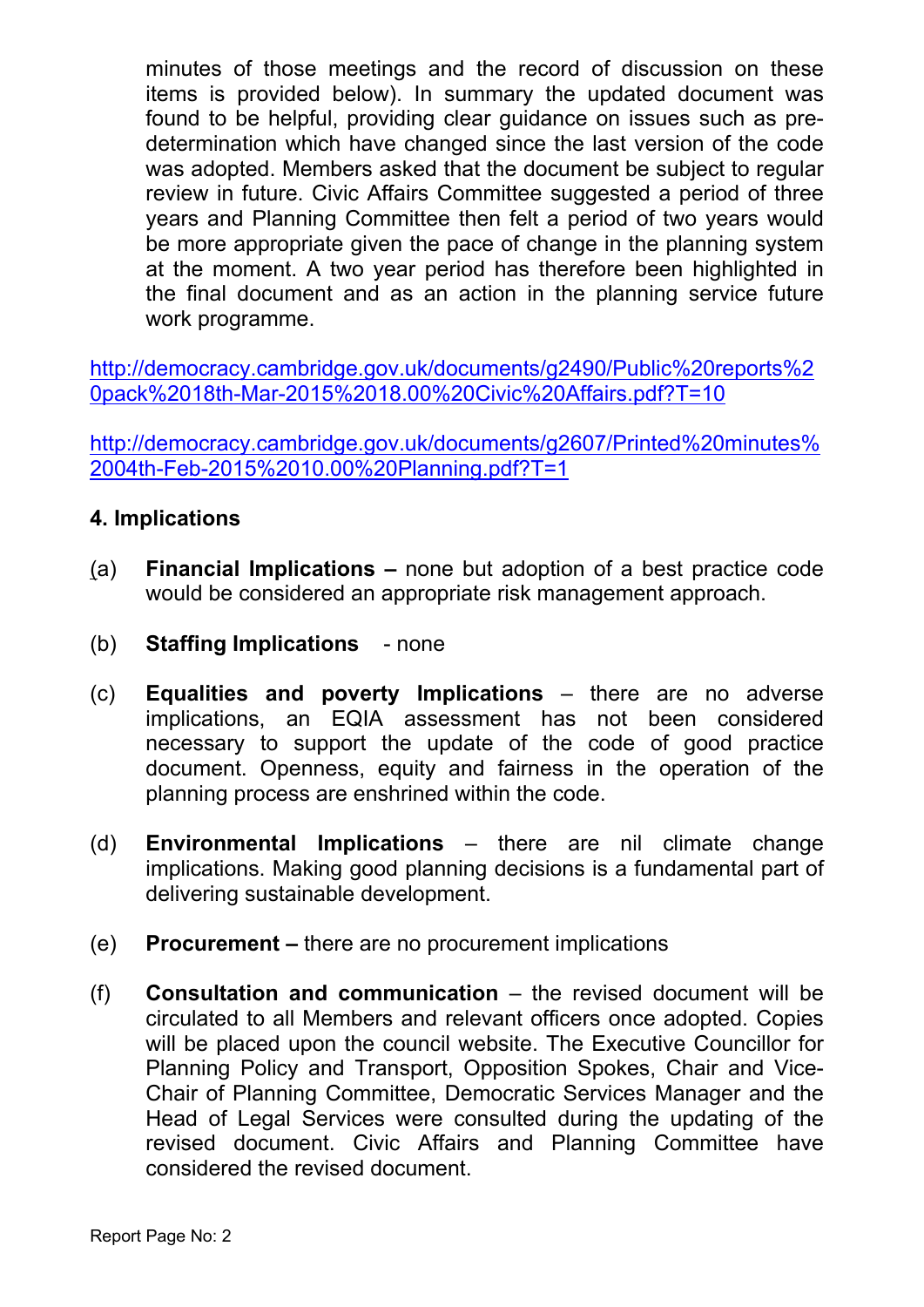(g) **Community Safety –** there are no direct community safety implications

# **5. Background papers**

These background papers were used in the preparation of this report:

Local Government Association/Planning Advisory Service: Probity in Planning for Councillors and Officers Guidance November 2013 (http://www.pas.gov.uk/documents/332612/6482760/Probity+guide+for+cllrs +revised/25ed9243-0850-49fa-8e1a-4eb3935084a2)

# **6. Appendices**

Appendix A: Cambridge City Council Planning Code of Good Practice 2015

# **7. Inspection of papers**

To inspect the background papers or if you have a query on the report please contact:

| <b>Author's Name:</b>                 | Patsy Dell                  |
|---------------------------------------|-----------------------------|
| Author's Phone Number: 01223 - 457103 |                             |
| Author's Email:                       | patsy.dell@cambridge.gov.uk |

Appendix A:

# **Cambridge City Council Planning Code of Good Practice 2015**

(For review 2017)

- 1. Introduction
- 2. Relationship to the Members' Code of Conduct
- 3. Development Proposals and Interests under the Members' Code
- 4. Open and Fair Decision Making
- 5. Contact with Applicants, Developers and Objectors
- 6. Site Visits
- 7. Public Speaking at Meetings
- 8. The role of Officers
- 9. Decision Making
- 10. Development Control Forums
- 11. Training

## 1. Introduction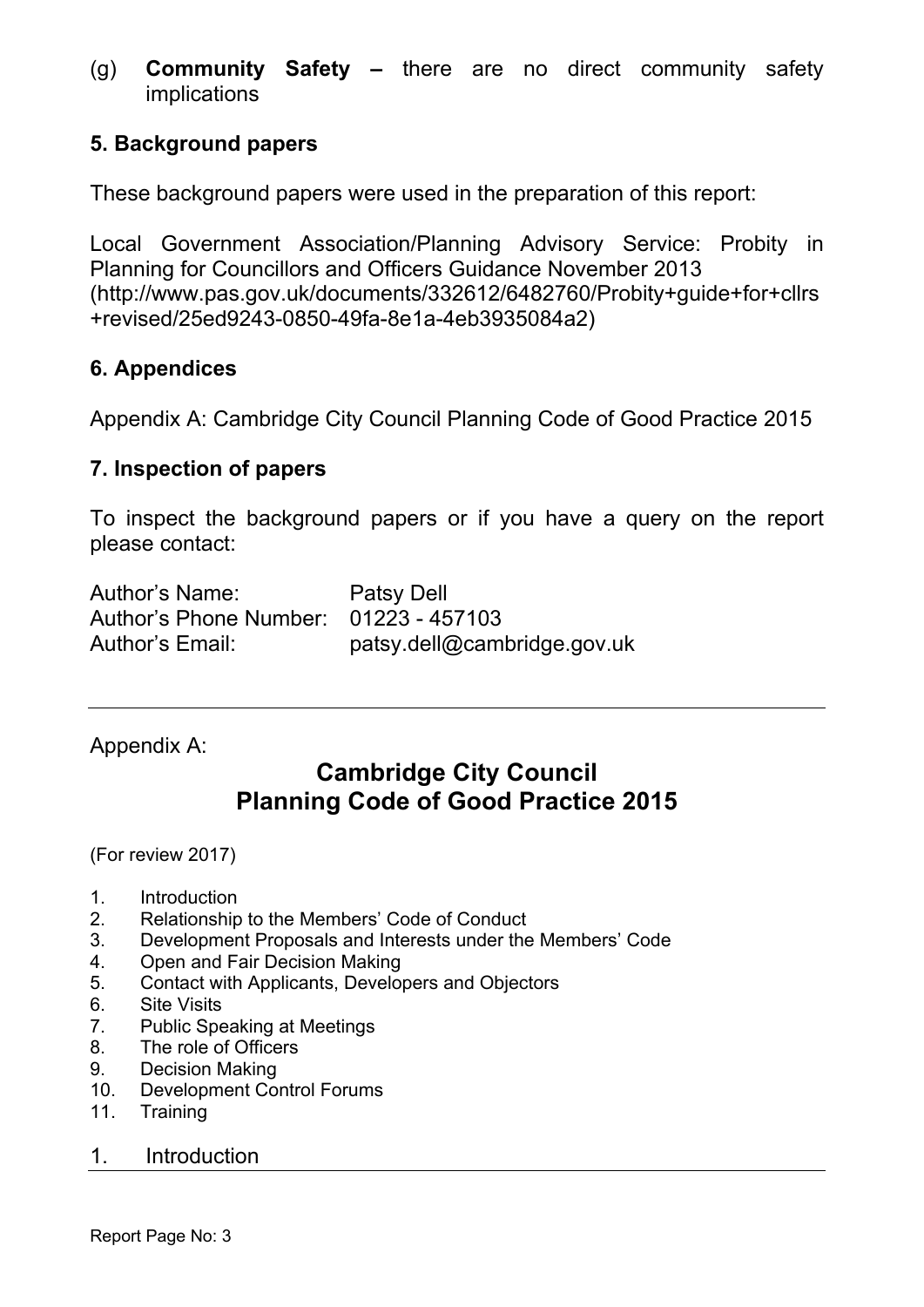- 1.1 This Code offers guidance to Councillors about good practice in the planning process. It supplements the Council's Code of Conduct for Members and aims to ensure that the Council makes and is seen to make planning decisions properly, openly, impartially, and for justifiable reasons.
- 1.2 This Code applies to Members involved in the planning process. It applies to formal decision-making and to less formal occasions, such as development control forum meetings, meetings with officers or the public and consultative meetings, planning enforcement matters or site-specific policy issues as well as to the consideration of planning applications.
- 1.3 The purpose of the planning system is to consider development proposals in the public interest. To be successful the planning system relies on Councillors and officers acting in a way that is fair and clearly seen to be fair and even handed. Councillors have a special duty to their constituents but a wider duty to the community of the City of Cambridge. Where planning matters are concerned the interests of the wider public have to be considered as well as the Development Plan and all other relevant material considerations.

## 2. Relationship to the Members' Code of Conduct

- 2.1 This Code is intended to supplement the adopted Member Code of Conduct. It is unlikely that there will be any conflict between the two codes but, if there is, the provisions of the general Code will take precedence.
- 2.2 It is very important that Members are careful to apply both the general Code of Conduct and this Code in dealing with planning issues. Failure to do this may place the Council at risk of legal challenge or a finding of maladministration and for individual Members the potential for complaint about them to the Monitoring Officer.

## 3. Development Proposals and Interests under the Members' Code

- 3.1 If you have a Code of Conduct interest in any matter, you must disclose the existence and nature of your interest at any relevant meeting, including informal meetings or discussions with officers and other Members. It is best to disclose your interest at the beginning of the meeting and not just at the commencement of discussion on that particular matter. The Members' Code of Conduct sets out the circumstances which give rise to a disclosable pecuniary interest or a personal interest.
- 3.2 If you have a disclosable pecuniary interest, or a personal and prejudicial interest, you may not participate in making the decision, either formally or informally. You should also avoid giving any impression of participation, as it is important to maintain public confidence in the impartiality of councillors in decision-making. (A personal interest is classed as "prejudicial" if it is "one which a member of the public with knowledge of the relevant facts would reasonably regard as so significant that it is likely to prejudice the Member's judgement of the public interest.")
- 3.3 There are other things you should avoid if you have a disclosable pecuniary interest or a personal and prejudicial interest. These include the following: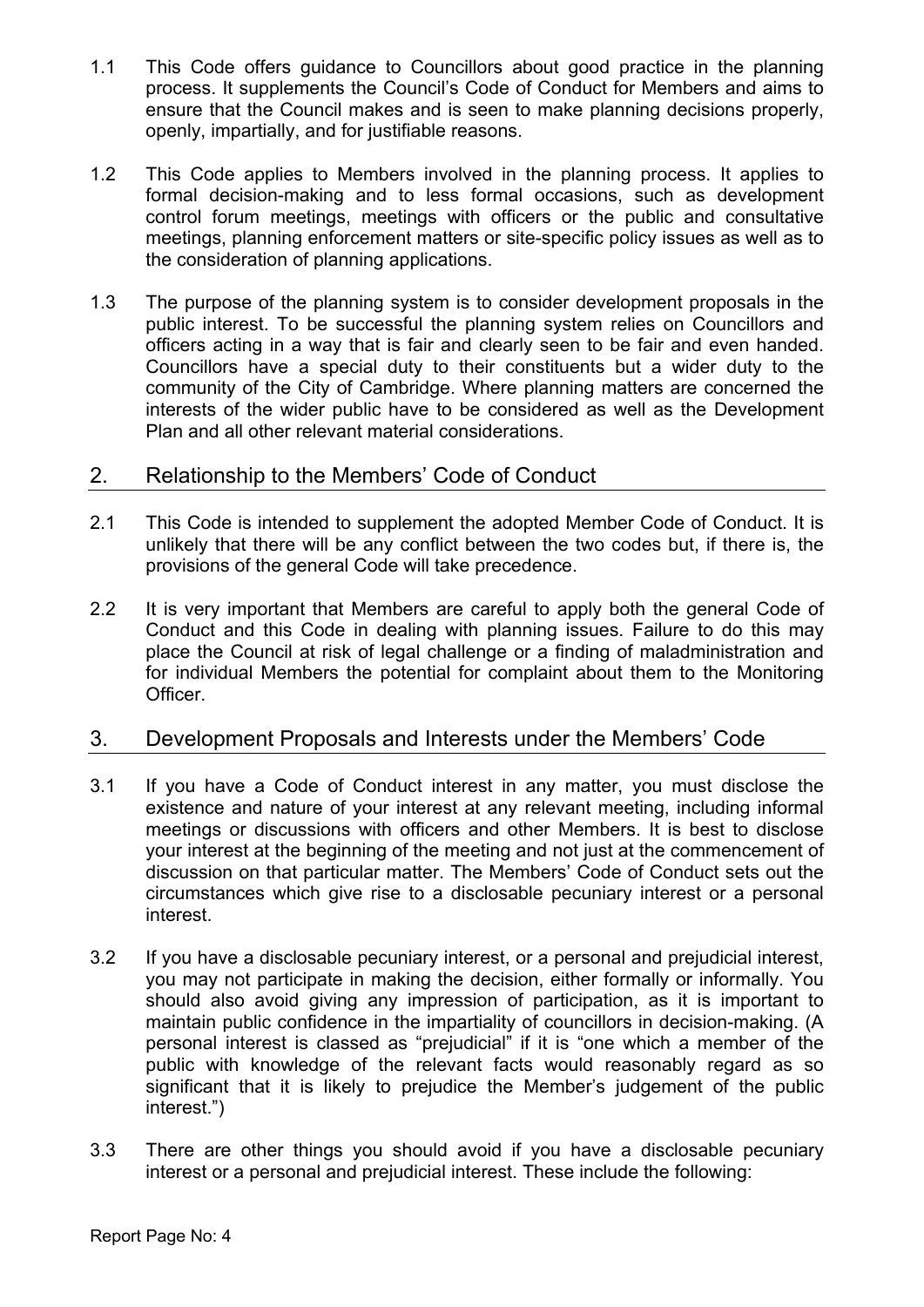- You try to avoid representing ward or local views on a matter in which you have such an interest. In these circumstances it is appropriate to ask another ward councillor to take on this role;
- You should avoid getting involved in the processing of the application by using your position as a councillor to get access to officers or papers;
- You should not lobby other members of the Council, including the circulation of letters or emails, or by raising the matter in group or similar meetings;
- You may address the meeting that considers the application or other matter in the same way that members of the public may address the meeting. However you should then withdraw from the meeting (formal or informal) at which the matter is under consideration. You may not sit in at the meeting, even as a member of the public and you may not vote. This is the position even if you are not a member of the committee which is making the decision;
- If you are submitting your own planning application, or have a disclosable pecuniary interest or a personal and prejudicial interest in a planning application, you should be particularly careful to avoid any impression of either seeking or receiving special treatment. You should also make sure that the Head of Planning Services is aware of the interest. You may wish to consider employing an agent to act on your behalf in dealing with officers and/or addressing the committee. However, as mentioned above, you may exercise the same speaking rights as are afforded to members of the public, provided that you then withdraw from the meeting when the item is considered.

## 4. Open and Fair decision making

- 4.1 Cambridge City Council Planning Committee takes decisions on planning matters openly and in public. For a decision to be open and fair:
	- Those taking the decision should not be biased or have pre-determined how they will decide;
	- Those taking the decision should not have a prejudicial interest in the outcome;
	- The decision should be consistent with others taken previously unless there are good reasons to decide otherwise; and
	- The reasons for the decisions should be clearly set out

#### Avoiding Bias or Pre-determination

4.2 It is entirely permissible for Committee Members who are democratically accountable decision makers, to be pre-disposed towards a particular outcome. Nonetheless they must address the planning issues before them fairly and on their merits. That means they can have a view on the application but must not make up their mind on how to vote before formally considering the application and any representations. Committee Members must have an open mind on the merits of a proposal before it is formally considered at the committee meeting. They must be prepared to be persuaded by a different view in the light of any detailed arguments or representations concerning the particular matter under consideration.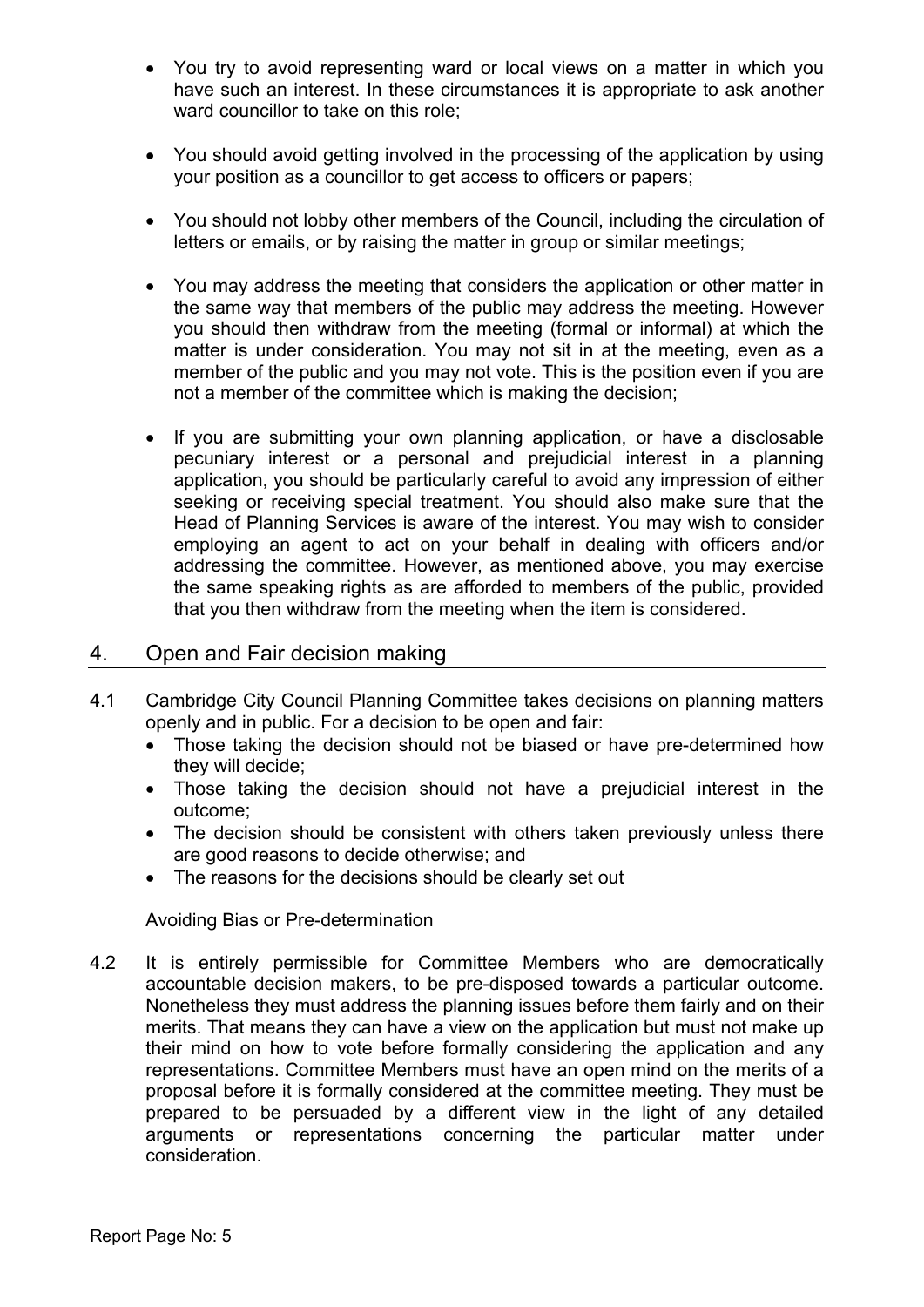- 4.3 If the committee's decision on a planning application is challenged in the High Court by way of judicial review on the grounds that some of the committee members were biased, or had pre-determined the application, the court will assess the case on the basis of what a fair-minded observer, knowing the relevant facts would think.
- 4.4 Section 25 of the Localism Act 2011 came into effect on January 15 2012 and provides that a decision maker is not to be taken to have had, or appeared to have had, a closed mind when making the decision just because;
	- (a) The decision maker had previously done anything that directly or indirectly indicated what view the decision maker took, or would or might take in relation to a matter; and
	- (b) The matter was relevant to the decision.
- 4.5 The position remains the same that Councillors should approach planning applications with an open mind and are able to weigh all the arguments right up to the point at which a decision is made. The safest course is to avoid statements as to support or opposition for an application (that may leave the impression that minds have been made up). If a Member has made such a statement they must be satisfied they can still consider the application with an open mind and be prepared to take into account any matters in favour or against the proposed development until the decision is made.
- 4.6 Care should be taken with the following, where you are likely to be a decisionmaker:
	- Making statements in advance of the meeting that you have made up your mind how you are going to vote;
	- Taking up a campaigning role for or against an application;
	- Acting as an advocate for groups opposed to or supporting the application:
- 4.7 Issues around bias and predetermination are difficult and getting it wrong can lead to legal challenge and/or reference to the Local Government Ombudsman. Each case needs to be considered on its facts and if you are in any doubt you should seek advice from the Head of Legal Services.

## 5. Contact with Applicants, Developers and Objectors

- 5.1 It is important to recognise that lobbying is a normal and perfectly proper part of the political process and is important to local democracy; those who may be affected by a planning decision will often seek to influence it through an approach to their elected ward member or a member of the Planning Committee. However, unless care is taken, lobbying can lead to the impartiality of a member being called into question and to difficulties for the member participating in the decision.
- 5.2 When being lobbied, members should have regard to the advice in Section 4 about the dangers of appearing to approach a decision with a "closed mind". However, unless you have a disclosable pecuniary interest or a personal and prejudicial interest, you can:

Report Page No: 6 Listen to/receive viewpoints from residents or other interested parties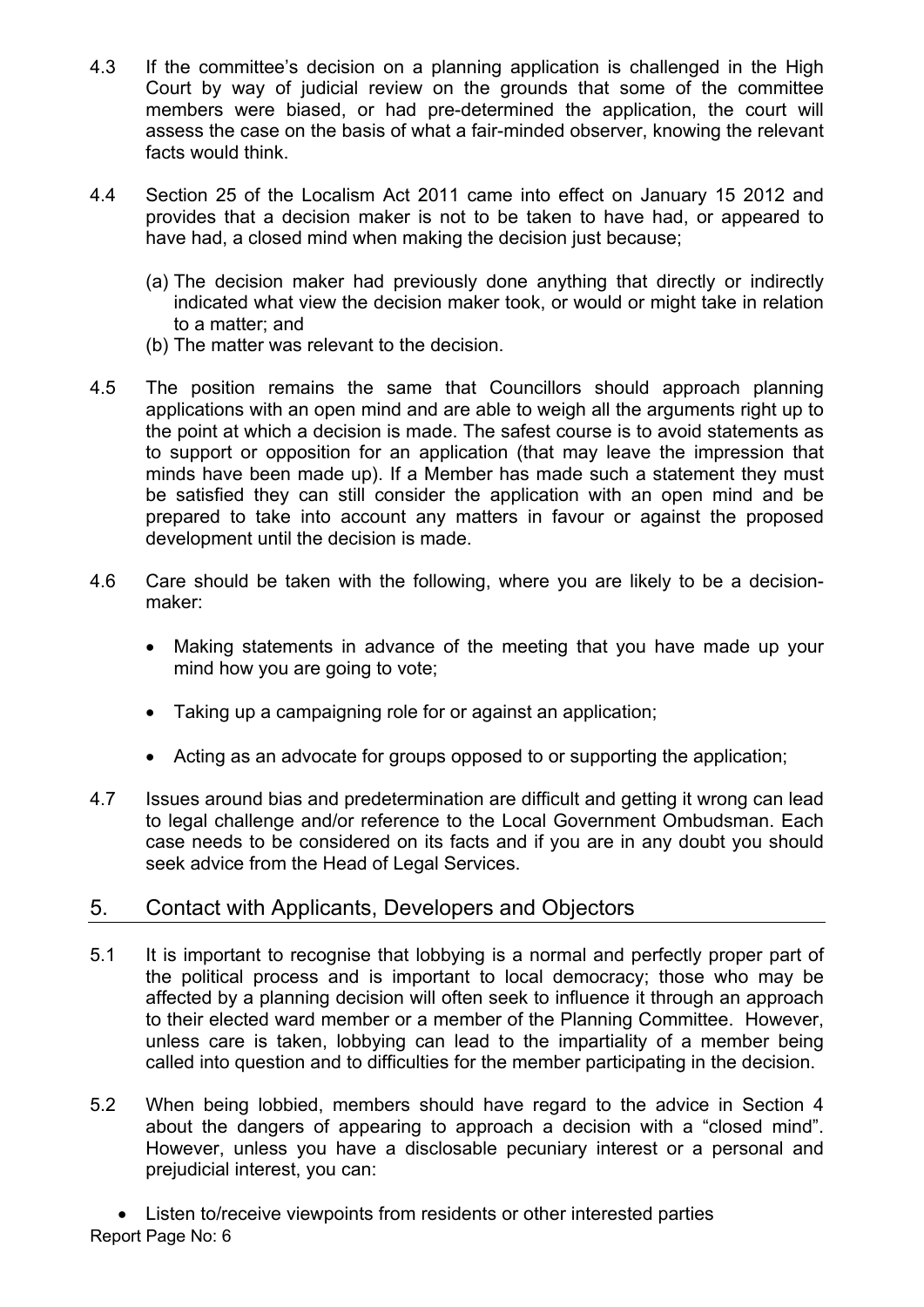- Make comments and express views to residents, interested parties, other members or appropriate officers
- Give non-technical advice on planning procedures, including suggesting to those who are lobbying, that they should speak or write to the relevant officer, in order that their opinions can be included in the officers report to Committee
- Seek information through appropriate channels
- Alert the decision-making committee to issues and concerns that have been drawn to your attention.
- 5.3 If you are approached by applicants or others seeking planning, procedural or technical advice, they should be referred to officers.
- 5.4 If you are invited to, or asked to arrange, a formal meeting with applicants, developers or groups of objectors (for instance, residents' associations) or supporters, you should inform the case officer dealing with the application. It is generally better to put formal meetings on an official basis, with Planning Department support and a note taken of the meeting. This applies to all stages of the planning process, including the pre-application stage.
- 5.5 If you receive any approaches which raise new issues or bring new information to light, you should let the case officer know what these are as soon as possible. If a developer offers any planning gain or offers to accept any conditions on development in return for consent, be sure to let the case officer know as soon as possible.
- 5.6 If any approach by a developer or anyone else gives you cause to feel uneasy, please approach the Head of Legal Services.
- 5.7 In addition, if you consider any issue or fact to be a relevant consideration, and other members may not be aware of it, be sure to raise it when the application is considered. You should not rely on information which is not in the public arena in reaching a decision.
- 5.8 In personal dealings with applicants, objectors etc, you should be mindful of the need to avoid giving a firm commitment to support/oppose the application if you are to participate in the decision. Bear in mind that your overriding duty is to the whole community not just to the people in your ward, that planning decisions need to be taken on planning grounds and that you should avoid the appearance of improperly favouring any person, company, group or locality
- 5.9 You should not accept gifts or hospitality from developers or from any person involved in or affected by a planning proposal including pre-application proposals. If acceptance of some hospitality is unavoidable, it should be kept to a minimum and should be declared and recorded in the Council's hospitality register. The Council's policy is that all hospitality beyond the insignificant (tea and biscuits or similar) should be entered in the register. If significant hospitality is offered, you should seek advice from the Head of Legal Services before accepting.

#### 6. Site Visits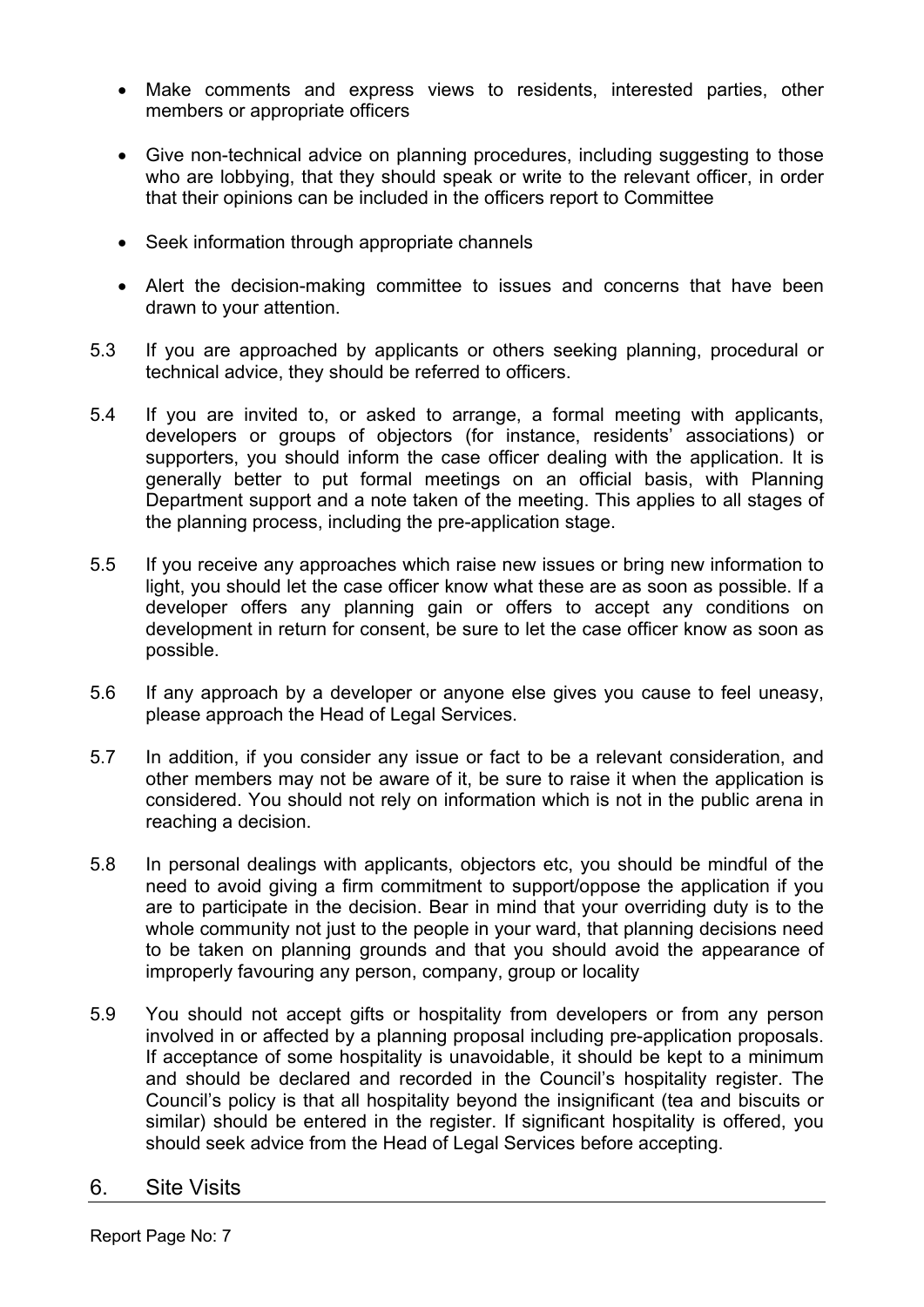- 6.1 Individual Planning Committee members may wish to visit a site on which they have been asked to determine an application. If you decide to visit a site, you should avoid putting yourself in a position where you could be accused of partiality by any interested party to the application. It is best to visit a site unaccompanied by the applicant or by objectors. However, if a site visit is carried out in the presence of the applicant and/or their agent, or of residents/objectors, you should bear in mind the advice given in paragraphs 4.2 and 4.3 of this Code. You should avoid being put under undue pressure from any interested party to visit a site.
- 6.3 You should not enter onto private land or premises without first obtaining the permission of the owner. Where possible, you should seek to familiarise yourself with the site from a public viewpoint. If you go onto a site, you should only do so if satisfied that it is quite safe to do so. You should not, for instance, enter a site where excavations or building works are in progress unless guided by a responsible site manager. If you anticipate a need to ask to enter onto land, you should attempt to make arrangements in advance and should carry (and produce) your Council identity card.
- 6.4 You should ensure that any information which you gained from the site visit is reported back to the Committee, so that all Members have the same information.
- 6.5 Formal Committee site visits may be arranged at the request of members, but this is likely to be practical only where there is a clear and substantial benefit. When they occur a record will be kept of why the visit is being held and who attended. An officer, who will point out any relevant factors and issues concerning the site and its surroundings, will accompany committee members. A site visit is not a meeting to discuss the planning merits of the scheme or to make decisions.

## 7. Public Speaking at Meetings

- 7.1 You should not allow members of the public to communicate with you during the Committee's proceedings (orally or in writing) other than through the scheme for public speaking, as this may give an appearance of bias or special access to councillors.
- 7.2 All planning matters will be considered in public session, unless there are specific reasons for dealing with an item as confidential under the provisions of the Local Government Act, 1972, in which case the public will be asked to leave the room.
- 7.3 Applicants, agents and members of the public who have made written representations on an application will be allowed to speak at Planning Committee meetings, but only in accordance with the agreed Council procedures.
- 7.4 You should avoid overfamiliarity with applicants, objectors and other members of the public when attending meetings, as this is open to misinterpretation.

## 8. The role of Officers

Report Page No: 8 8.1 Planning officers must act in accordance with the Council's Code of Conduct for Officers and their professional codes of conduct; primarily the Royal Town Planning Institute's Code of Professional Conduct. The views, opinions and recommendations of planning officers may on occasion differ from the views, opinions or decisions of the Committee or its Members. Officers are there to give professional and impartial advice, to make sure that members have all the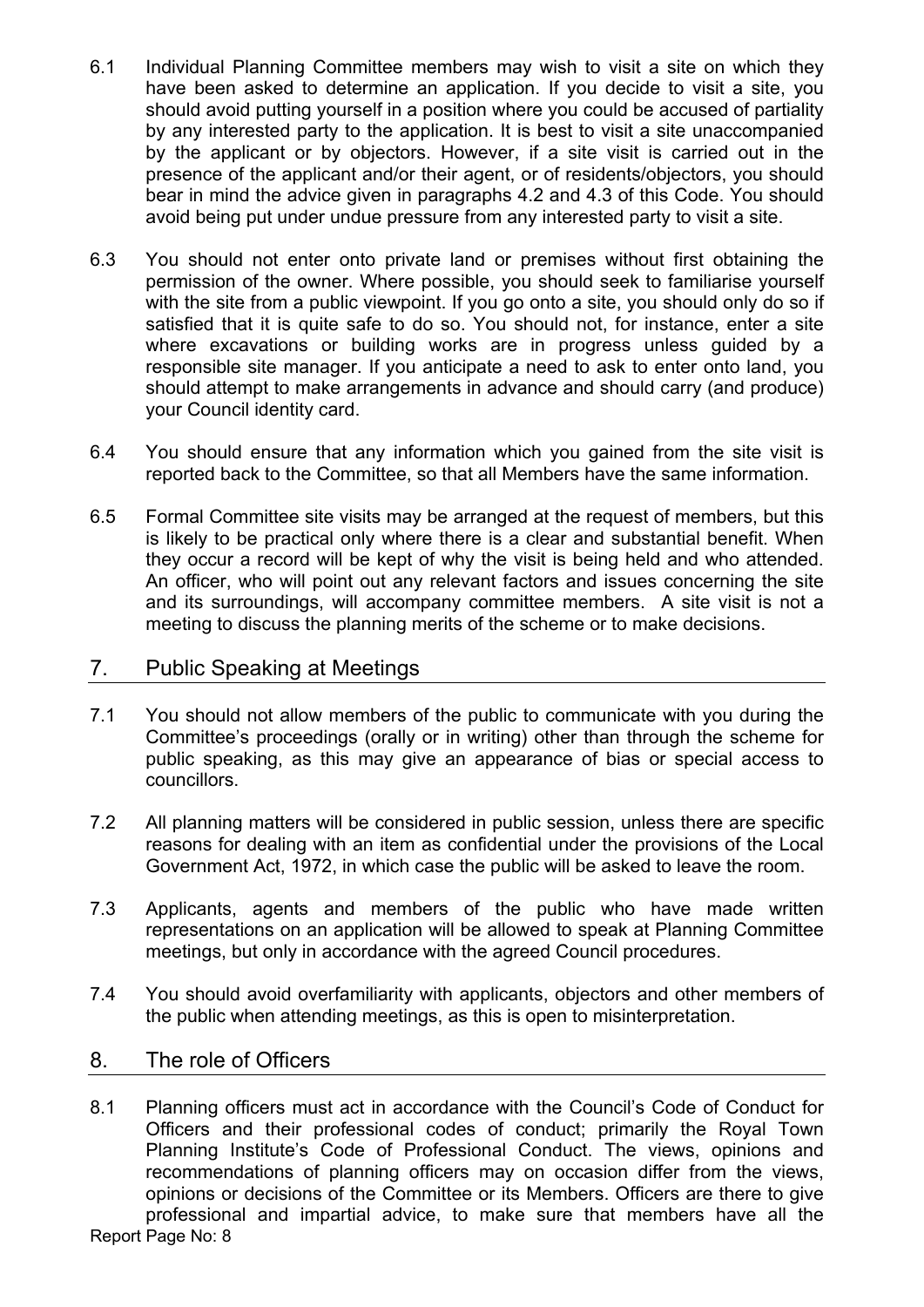information they need for decision making. They are there to advise on the context of the planning application in terms of the development plan and all other relevant material planning considerations. Officers will give a clear, accurate written analysis of the issues and a recommendation with reasons for the decision they are suggesting. Officers are there to advise (other than where the decision has been delegated to them) and to carry out the decisions of the planning committee.

- 8.2 It is critical to the openness and transparency of the planning service that mutual trust between members and their officers is demonstrated and that there is clear understanding of and respect for the other's role.
- 8.3 All members should pay particular attention to the professional advice and recommendations from officers. Planning decisions are not an exact science so interpretations may vary from time to time. You are not bound to follow officers' advice or recommendations, but you should only depart from advice or recommendations where you have good reason to do so, based on clear and legitimate planning grounds. These will need to be voted on and recorded. The Council has adopted an 'Adjourned Decision Protocol (ADP) procedure that will apply in major application cases where a decision contrary to the advice of officers is being considered.

#### 9. Decision Making

- 9.1 If you ask for a proposal to go before the Planning Committee rather than be determined through officer delegation, make sure that your reasons are recorded and repeated in the report to the Committee and that wherever possible you attend the meeting to speak to the item. Any such request must state the planning grounds on which it is based.
- 9.2 You should demonstrate through your conduct at the meeting that you are giving careful, fair and balanced consideration to the issues under discussion. It is particularly important that applicants and members of the public have confidence in the way in which decisions are reached. The conduct of members can be important in ensuring that faith in the planning process is maintained.
- 9.3 You should keep in mind your obligation to make decisions in accordance with the Development Plan unless material considerations indicate otherwise, as required by section 38(c) of the Planning and Compulsory Purchase Act 2004.
- 9.4 The Council's own proposals for development must be dealt with on exactly the same basis as applications submitted by members of the public. You should be particularly careful to ensure that any decision on a Council application is based purely on relevant planning considerations.
- 9.5 You should make a decision only after you have considered all the relevant information needed to make a decision. If you feel you have had insufficient time to digest new information or that you need further information, you should say so and, if necessary, ask for a deferral or abstain.
- 9.6 You should not vote or take part in the meeting's discussion on a proposal unless you have been present to hear the entire debate, including the officers' introduction to the matter.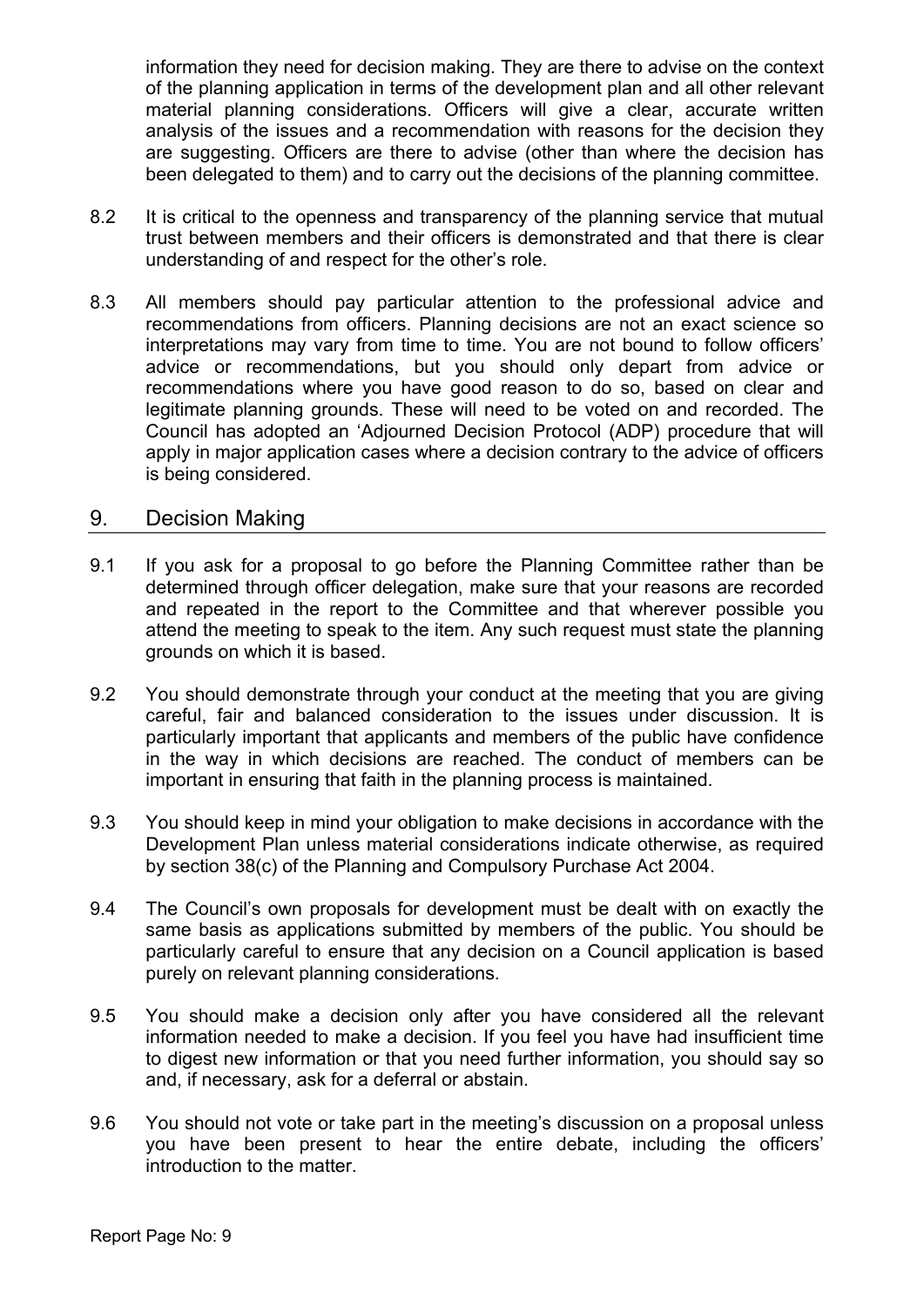9.7 If you are expressing a view contrary to officer recommendations or the development plan, you should identify clearly the planning reasons leading you to take a different view. The use of the Adjourned Decision Protocol will be considered in appropriate cases.

## 10. Development Control Forums

- 10.1 The provisions of this Code apply equally to member participation in Development Control Forums. In particular:
	- You should declare any disclosable pecuniary or personal interest;
	- You should not participate in a Development Control Forum if you have a disclosable pecuniary or personal and prejudicial interest;
	- Member decisions are not made at Development Control Forums and you should be careful to avoid giving the impression that you are approaching the merits of the application with a closed mind.

## 11. Training and Development

- 11.1 Planning decisions are often complex and differ in nature from some of the other decisions taken by the Council. It is crucial that planning decisions are based on legitimate planning grounds and that appropriate weight is given to possibly competing factors. The Council offers training and development to councillors on planning law and procedure and Members who sit on regulatory committees will need to have had at least minimum planning familiarisation training before they attend their first meeting.
- 11.2 Post hoc review of new development by the Planning or Joint Development Control Committees will be arranged on a bi-annual or more frequent basis to aid ongoing development of Members and officers. Bite sized updates and briefing sessions will be provided on committee days along with thematic training sessions on specific topics each municipal year.

# APPENDIX TO PLANNING CODE OF GOOD PRACTICE

## **MEMBER GUIDANCE ON REQUESTS TO REFER PLANNING APPLICATIONS TO COMMITTEE**

- 1. The scheme of delegation for planning, allows any Member of the City Council and any County Member representing a City Ward to request that an application be referred to the Planning Committee for determination, provided the request is made within the timescales set out, that it is in writing, and that it states the planning grounds on which the request is made. Late requests should be avoided.
- 2. Members are advised to check the progress of the application with the case officer before making a request and also to inspect the application file. This may avoid the need for a referral.
- 3. It is important that the planning grounds for referral are stated in the written request. An information leaflet entitled 'How to Comment' explains what factors can typically be considered in assessing planning applications, depending on the